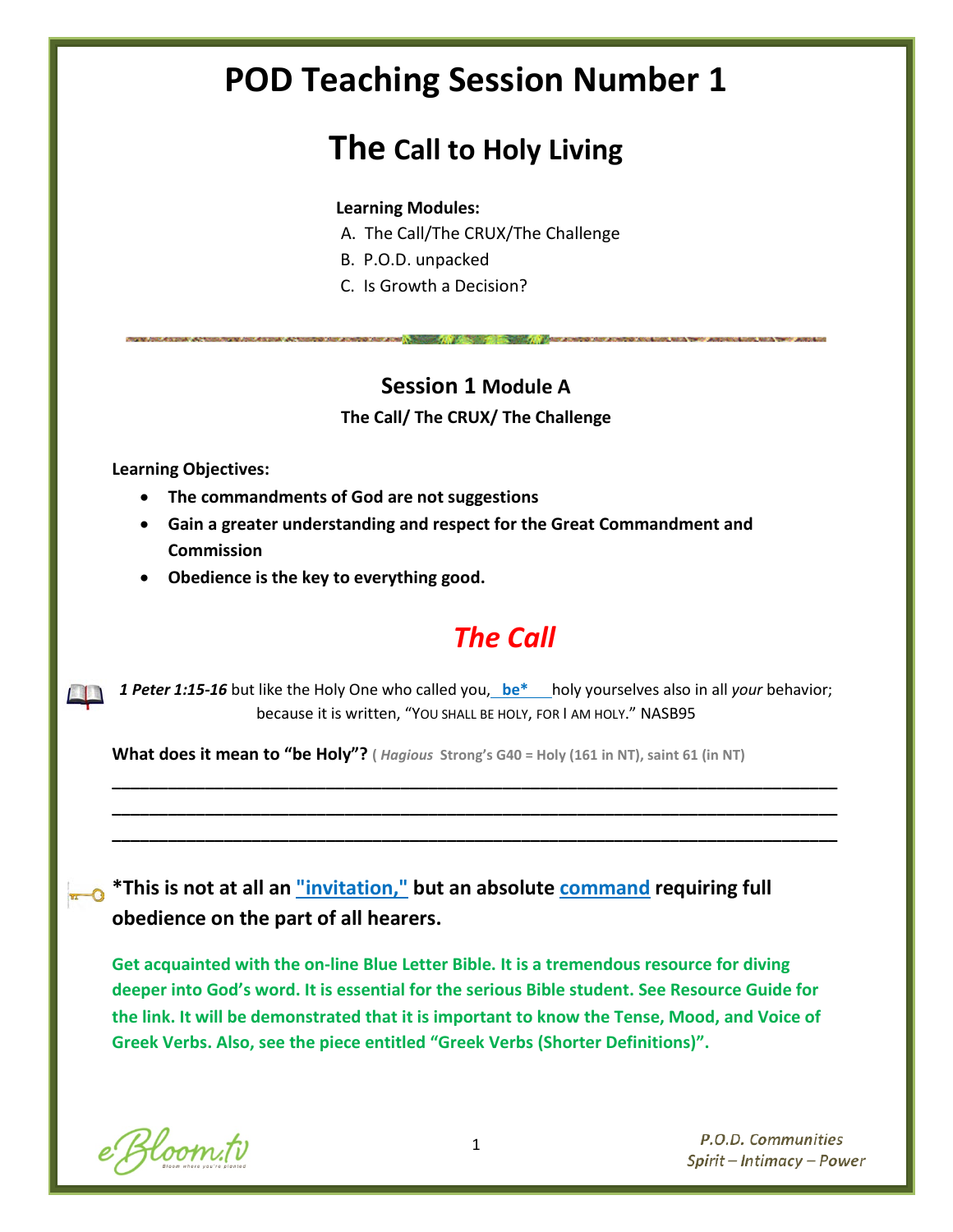| Are the commands of God negotiable?                                                                                                                                                                                                                                                                                                                                    |
|------------------------------------------------------------------------------------------------------------------------------------------------------------------------------------------------------------------------------------------------------------------------------------------------------------------------------------------------------------------------|
| What are the consequences of disobedience?                                                                                                                                                                                                                                                                                                                             |
| List some benefits of obedience:                                                                                                                                                                                                                                                                                                                                       |
| The Great Commandment: Matthew 22:37-39 And He said to him, "YOU SHALL LOVE THE LORD YOUR<br>GOD WITH ALL YOUR HEART, AND WITH ALL YOUR SOUL, AND WITH ALL YOUR MIND.' "This is the great and foremost<br>commandment. "The second is like it, 'YOU SHALL LOVE YOUR NEIGHBOR AS YOURSELF.' NASB95                                                                      |
| How many loves are included in this verse?                                                                                                                                                                                                                                                                                                                             |
| <b>Love God</b><br><b>Completely</b><br>Love Others Compassionately<br>Love Yourself Correctly                                                                                                                                                                                                                                                                         |
| The Great Commission: Matthew 28:18-20 And Jesus came up and spoke to them, saying, "All                                                                                                                                                                                                                                                                               |
| authority has been given to Me in heaven and on earth. "Go therefore and make disciples of all<br>the nations, baptizing them in the name of the Father and the Son and the Holy Spirit, teaching<br>them to observe all that I commanded you; and lo, I am with you always, even to the end of the<br>age." NASB95<br>What are the major elements of this commission? |
| 1. Go                                                                                                                                                                                                                                                                                                                                                                  |
| 2. Make Disciples                                                                                                                                                                                                                                                                                                                                                      |
| 3. Baptizing                                                                                                                                                                                                                                                                                                                                                           |

e Bloom.tv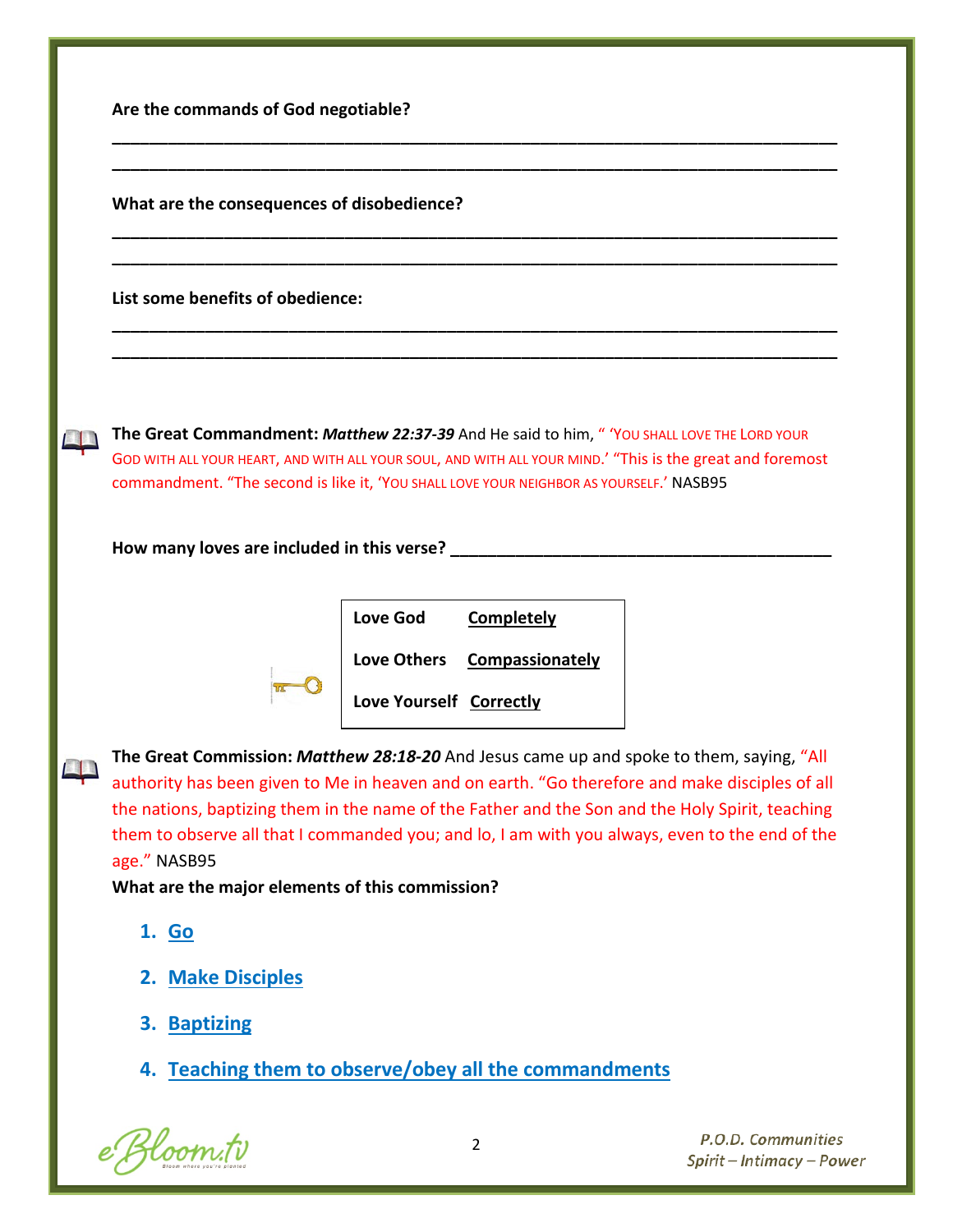**What is the promise if the Great Commission is observed? (If/ then)**



**God gave us the Great Commission as the means to fulfill the Great Commandment.**

\_\_\_\_\_\_\_\_\_\_\_\_\_\_\_\_\_\_\_\_\_\_\_\_\_\_\_\_\_\_\_\_\_\_\_\_\_\_\_\_\_\_\_\_\_\_\_\_\_\_\_\_\_\_\_\_\_\_\_\_\_\_\_\_\_\_\_\_\_\_\_\_\_\_\_\_\_\_\_\_\_\_\_\_\_ \_\_\_\_\_\_\_\_\_\_\_\_\_\_\_\_\_\_\_\_\_\_\_\_\_\_\_\_\_\_\_\_\_\_\_\_\_\_\_\_\_\_\_\_\_\_\_\_\_\_\_\_\_\_\_\_\_\_\_\_\_\_\_\_\_\_\_\_\_\_\_\_\_\_\_\_\_\_\_\_\_\_\_\_\_

**The Great Commandment vs. The Great Suggestion:**

### **See Resource Guide for an article by the same name**

**The Great Commission is one commandment in two parts (two imperatives = commands):**

- **1. Go**
- **2. Make disciples**

**There are two means or how to's by which disciple making will take place (two participles = verbal adjectives (usually ending in "ing"):**

- **Baptizing**
- **Teaching**

## *The CRUX*

#### **Teaching them to observe (obey NIV) all that I commanded you:**

- The key to "teaching them to obey" is; "how and why to obey", that is the question.
- Answering the "how and why to obey" was the prime motivator which drove the creation of each of the POD Seven Teaching Sessions (SIS). The seven teaching topics are the foundation to the POD teaching ministry.
- The seven teaching topics when taken together, over the course of a year, forms the foundation for Holy (Obedient) Christ like living.
- Each of the seven teaching topics are carefully woven together, each defining the other, each dependent on the other, and each building toward complete obedience which produces a reflection of the love of God.
- The Seven Teaching Sessions are:
	- 1. The Call to Holy Living (Is Love a Decision?)
	- 2. Fear of the Lord (the Joy of Fearing God Correctly)
	- 3. The Gospel of God's Grace (Know Your True Identity)
	- 4. Mind Renewal (Solomon's Temple)
	- 5. Hearing God's Voice (Know His Will)
	- 6. Hope/Blessings (His Rewards Standards)
	- 7. God's Love and Find Your Purpose (Mapping Your Future)

Kloom.tv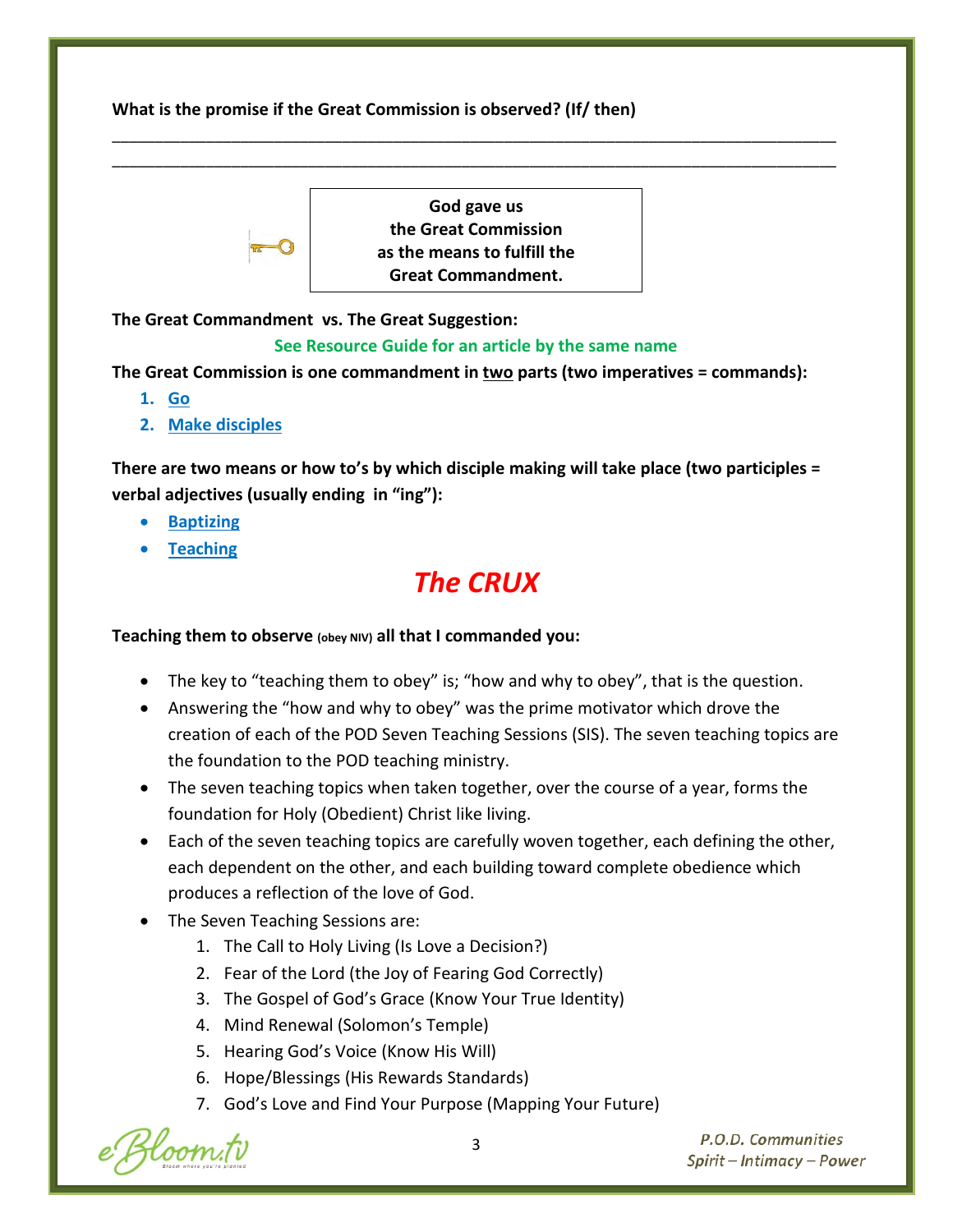### *The Challenge*

**Ponder these words:**

#### **Conclusion: "Go" and "Make Disciples" are Commands!**

Each and every one of us that claims to be a Christian has received the same Commission. We will never finish the work God gave us to do if we do not *intentionally* go (physically) to where there are lost people (geographically), seek them out and speak to them about the Gospel and disciple those who respond. Evangelism and Discipleship cannot be relegated to the casual modern concept of a "great suggestion". We must obey the command to go and make disciples and see it as the means to fulfilling the Great Commandment; to love. If we do not, then we will not finish the work God has given us to do (Mat 28.19-20) and we will fail in our life's purpose of glorifying God on this earth.

### *John 17:4* "I glorified You on the earth, having accomplished the work which You have given Me to do. NASB95

**Please refer to the book mentioned in the Resource Guide, Multiply by Francis Chan. A must read!**

**VERY IMPORTANT: There is an eighth foundational element woven throughout all the teaching sessions. It is Spiritual Warfare.** 

> *"Be of sober spirit, be on the alert. Your adversary, the devil, prowls about like a roaring lion, seeking someone to devour"* 1Peter 5:8

**Be aware the enemy will attempt to make you feel condemnation, shame, or discouragement especially after this teaching. Obviously, there is no one that can live the holy life and obey all of God's commands perfectly. Only Jesus Christ has done that. Few of us have obeyed the most basic commandment of "Go and make disciples". Therefore, the enemy will tempt you to just give up and stop you from going through this training using many tactics (which we will be covering along the way) some of which are shame, condemnation, lies, accusations, and all kinds of temptations. Please read the article "Guilt – Same – Condemnation" in the Resource Guide. This will help expose some of their tactics and put you into position to start dealing with it.**

**Remember for all true Christians the penalty of death for any act of disobedience has already been paid for by Jesus Christ through His death on the cross. Praise God! There are, however, consequences for disobedience and great blessings attached to obedience. We have briefly discussed that today and will cover it in much more detail in Session 6 "Hope/Blessings: (God's reward standards)". Disciple making is a process, so don't give up hope. If you stay with the process then all of the remaining teaching sessions will put you in a place with God where obedience becomes the natural expression of a transformed victorious life in Christ!**

Bloom.tv